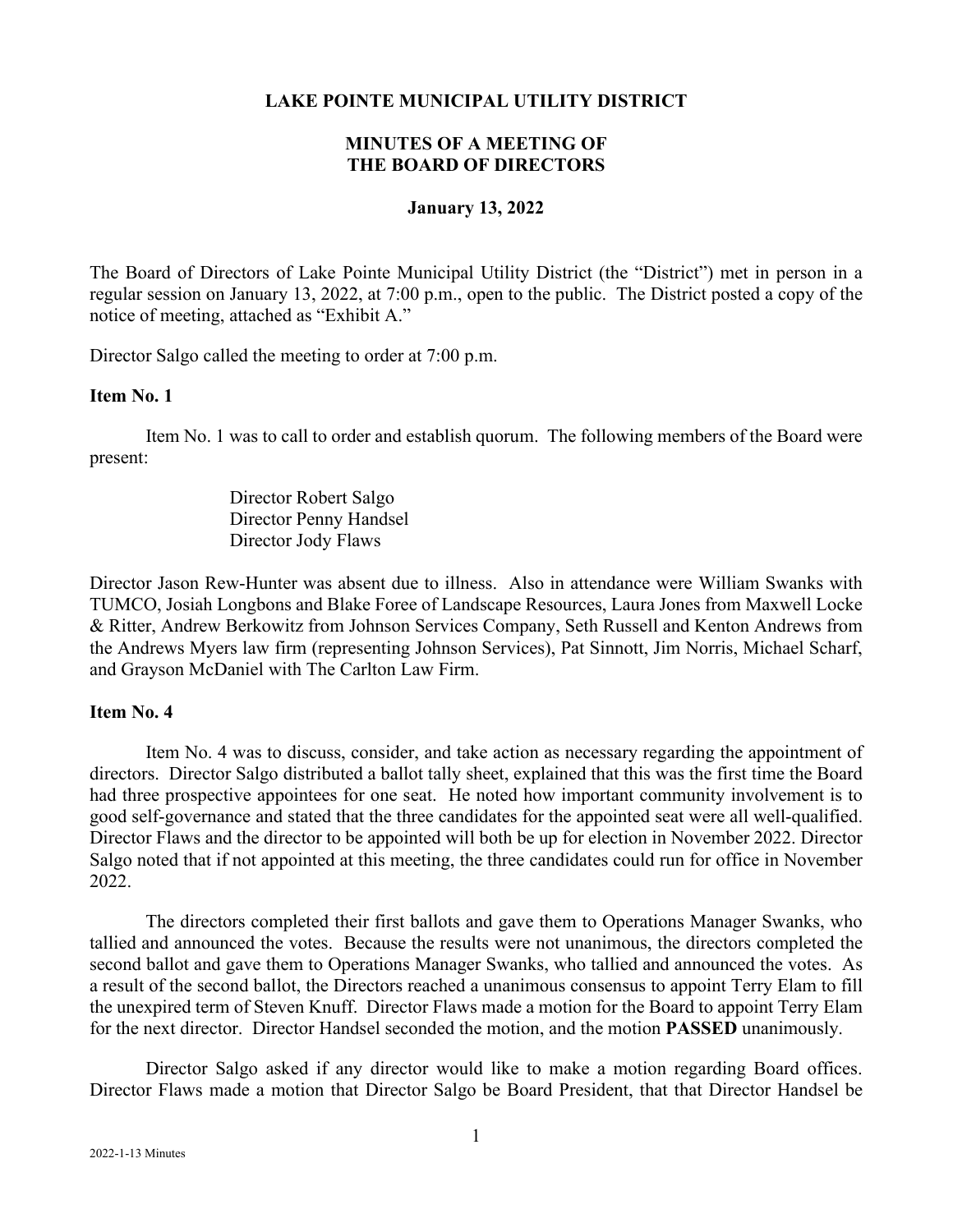Board Vice President, and that Director Flaws remain Treasurer/Secretary. Director Salgo seconded the motion, and the motion **PASSED** unanimously.

Director Salgo thanked Mr. Scharf for attending and said that he would have another opportunity join the Board in November 2022. The Board took **NO FURTHER ACTION** on this item.

#### **Item No. 14**

Item No. 14 was to discuss, consider, and take action as necessary regarding the District's audit for fiscal year 2021. Laura Jones of Maxwell, Locke & Ritter, LLP, the District's independent auditor, presented the District's Independent Auditor's Report and Financial Statements and Supplemental Information for the fiscal year ending September 2021. She stated that the District is in good financial health, there had been no issues with the audit, no material adjustments needed, and TUMCO had been pleasant and efficient to work with in preparing the Audit.

Ms. Jones asked if there were any questions regarding the audit report. There were none. Since President Salgo and Ms. Jones coordinated on a revision needed to be made in the TCEQ Filing Affidavit included in the report, and Ms. Jones confirmed she would send the affidavit, once revised, to Operations Manager Swanks for President Salgo to execute and have the affidavit notarized.

The Board took **NO ACTION** on this item.

## **Item No. 10**

Item No. 10 was to discuss, consider, and take action as necessary regarding the Boundary (Resaca) Fence project within the Lake Pointe Subdivisions. President Salgo reported that Cathy Mitchell informed him that the license agreement between the District and Travis County, regarding building in the rights-of-way, had been included on the Travis County Commissioners Court's consent agenda for January 18, 2022. After approval, a title sheet for the final plans will need to be signed by President Salgo, the City of Bee Cave, and Travis County, which Jones|Carter will coordinate. Jones|Carter will then issue the Notice to Proceed to Johnson Services Company ("Johnson"). President Salgo stated that the Board would discuss the project further in executive session.

Appearing virtually via Zoom, Johnson's counsel, Seth Russell with Andrews Myers P.C., made a presentation to the Board regarding Johnson's willingness and ability to perform their obligations as Contractor on the project. Mr. Russell introduced himself and his associate, Kenton Andrews, and Andy Berkowitz, a principal with Johnson, also appearing via Zoom. Mr. Russell explained that he has experience in working on legal issues both for and against municipal utility districts. He stated that he is very familiar with the way the District makes decisions and the sacrifices the Board makes to contribute public service.

Mr. Russell explained that he sent a letter to Ms. McDaniel and Mr. Carlton that the Board would likely discuss in executive session. He stated that Johnson has a resolve and commitment to the project, despite internal issues that they have now worked though. Johnson Services Company fully intends for the District to be a happy customer. Mr. Russell stated that he wished to retract prior negative comments thatJohnson's previous attorney made to President Salgo and Ms. McDaniel in a Zoom call on December 29. He stated that Johnson hopes the District will withdraw its formal Notice of Potential Default, and that Jones|Carter will provide Johnson with drawings for the project and have a meeting with Johnson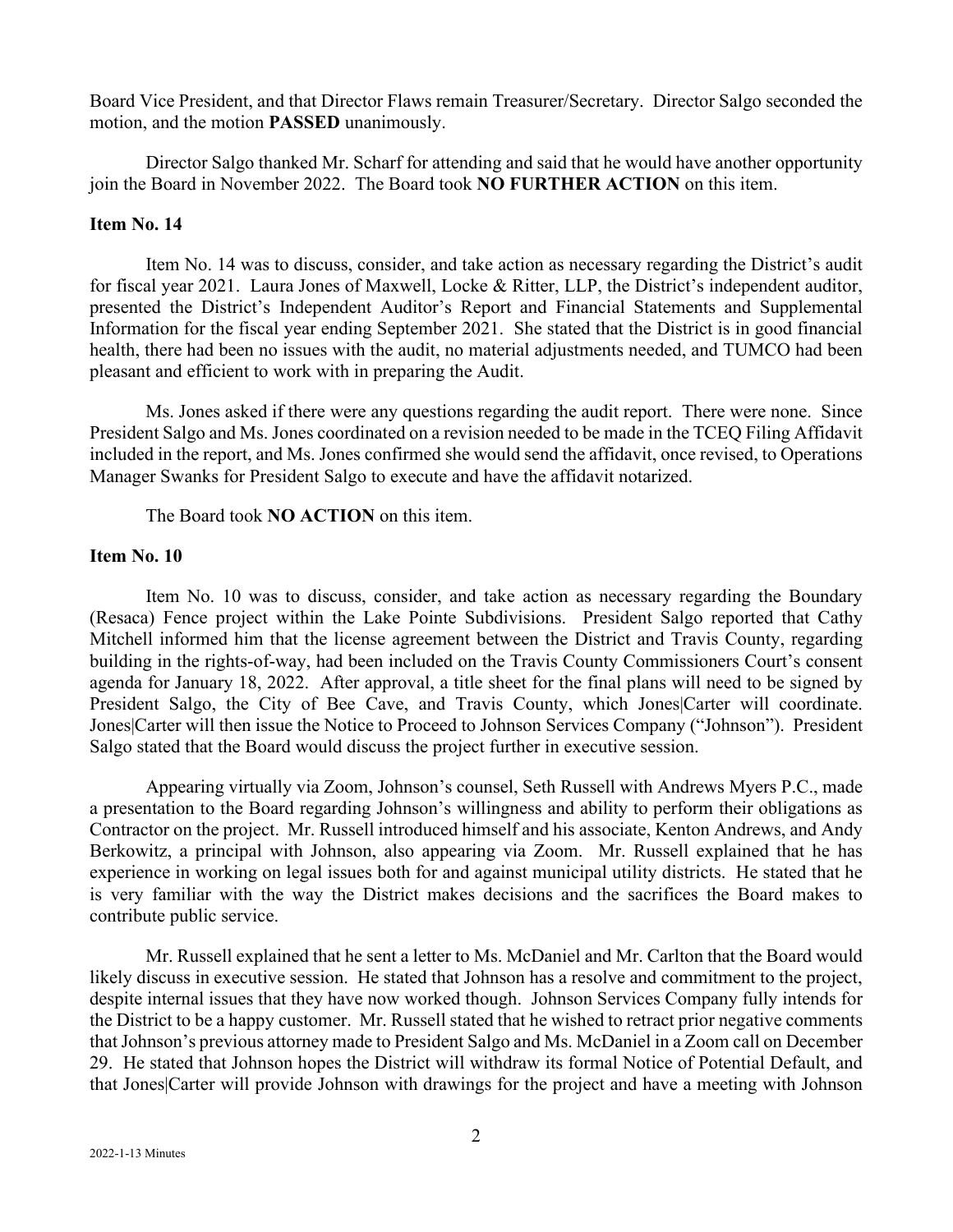about project requirements and questions, and kick off the pre-construction submittal process in earnest. Johnson also is concerned about whether it needs to engage with a structural engineer to provide drawings for the alternative design for which Johnson made a bid.

Mr. Russell further stated that he would like to persuade the Directors that filing a claim on the performance bond would not be in the best interest of the District. He stated that declaration of default could be seen as "wrongful" as Johnson Services Company wants to walk back its prior repudiation of the contract; that terminating Johnson for default before a Notice to Proceed is issued could be grounds for recission; that litigation can be longer, more costly, more uncertain, and subject to appeal; and that working with a surety—which the District would do if it files a claim on the performance bond—is not a panacea, as sureties want a long list of information and will take a long time to understand it and any replacement contractor will have the same issues as Johnson.

Mr. Berkowitz delivered the remarks he had prepared. Mr. Berkowitz thanked the Board for moving the item up on the agenda. He stated that Johnson had looked into the matter since the last time he spoke to the District's representatives on December 29 via Zoom, and that Johnson's goal is to resolve all of the outstanding issues.

Mr. Russell asked for questions. President Salgo thanked Mr. Russell and Mr. Berkowitz for his comments for his reassurance that Johnson intends to perform under the contract. President Salgo explained that his own background is in the construction business and that the he had worked closely with Jones|Carter to plan the project and the contract documents. President Salgo noted that the District had worked hard for over a year to plan the project. He stated that the alternative bid design requires a sealed set of drawings from a structural engineer, and expressed that this is clear from the bid documents. President Salgo noted that Johnson's prior attorney did not seem to have read the bid and contract documents carefully. He suggested that if Johnson was confused about the design, Johnson speak with its representative who attended the mandatory pre-bid meeting at the offices of Jones|Carter. President Salgo stated that the District would help Johnson as needed during the project, and said that that Johnson can examine the project site.

Finally, President Salgo noted that the Board had hoped that Johnson would have brought the items to the meeting that he requested at the December 29 Zoom meeting—the list of subcontractors, materials list, and structural design. These items were supposed to have already been submitted to the District. Presidernt Salgo noted that Johnson had failed to provide the District with the requested materials or any other written assurance of their readiness and preparedness to perform the contract.

Mr. Russell stated that Johnson was confused about whether the alternative bid design needs to be completed by Johnson and, if so, when. Mr. Berkowitz added that he does not see any contract provisions about submitting a design, that Johnson has never done that before, and is not sure what was represented to the District or Jones Carter. President Salgo explained that the bid and contract documents present the single-wythe alternative option as a design-build request, and expressed surprise that Johnson had not worked harder to understand the contract and design that they paced their bid on. The District and Jones Carter designed the double-wythe design, but permitted the bidders to propose a single-wythe alternative option that might be cheaper or more efficient to construct. President Salgo suggested again that Mr. Berkowitz and Mr. Russell talk to Jones|Carter and read the contract to discover what was required, as this would not be difficult, and as the contract and project are not unusual for a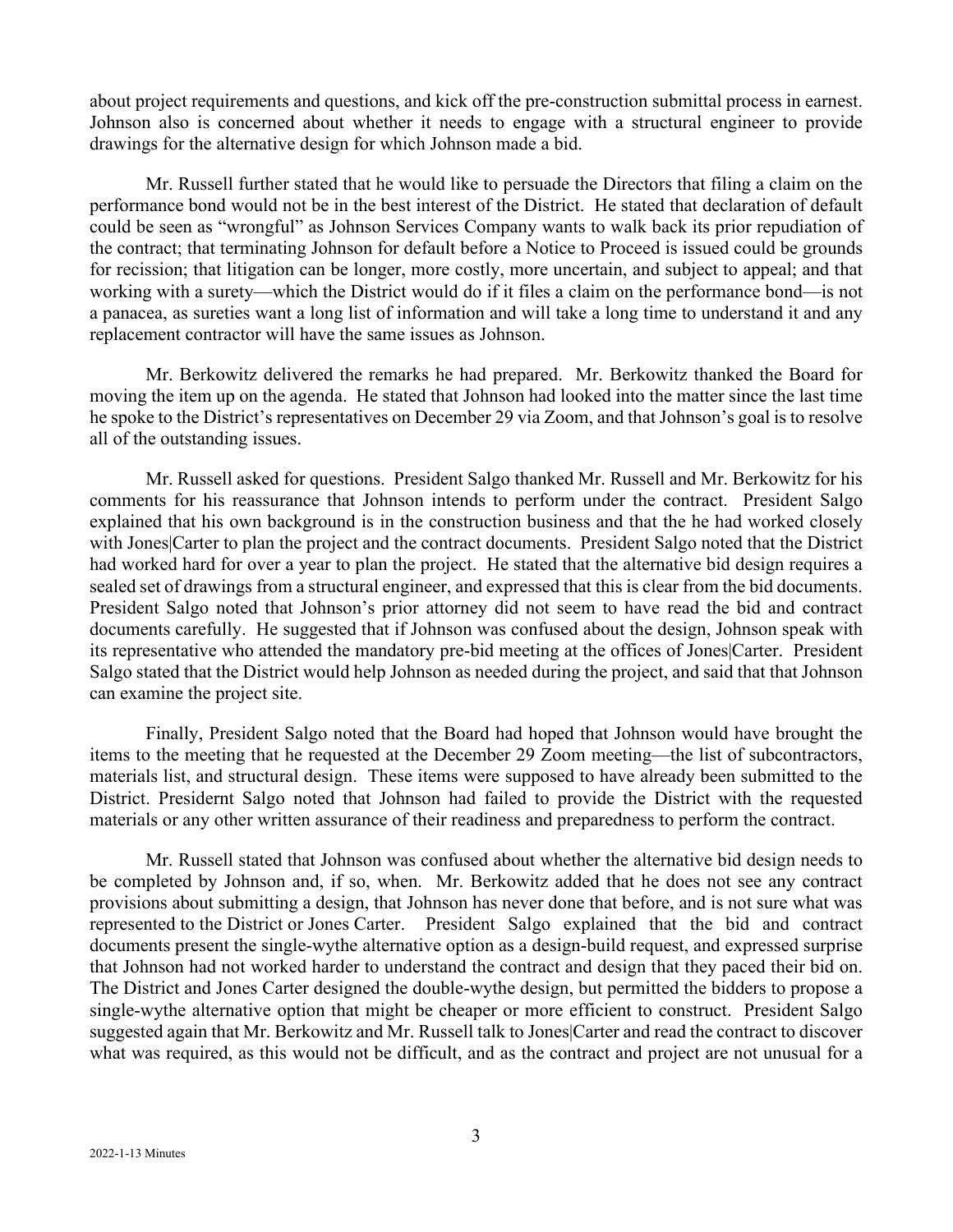contractor. He also noted that the District would like their attorney at the meeting between Johnson and Jones Carter as a record keeper.

President Salgo asked for questions from the Directors. Mr. Russell asked Ms. McDaniel to follow up tomorrow about any action taken by the Board on this item. Mr. Russell thanked the Board for moving them up on the agenda. Mr. Russell and Mr. Berkowitz signed off from their Zoom link to the meeting.

The Board took **NO ACTION** on this item.

### **Item No. 8**

Item No. 8 was to discuss, consider, and take action as necessary regarding landscape services within the Lake Pointe subdivision. Blake Foree reported that Landscape Resources had completed the tree work along Bee Caves and the uplighting-bed work discussed at the December meeting.

Mr. Foree distributed three proposals to the directors. He explained that the first proposal, for "Bee Caves Frontage Irrigation Repair," for \$1,156, is already completed. President Salgo confirmed that Landscape Resources will pass the cost of the metal edging work to the West Travis County PUA. Landscape Resources will pass the proposal to the West Travis County PUA.

The second proposal was for "Uplighting Fixture Beds on the Wall along Bee Cave," for \$7,143.76. Landscape Resources proposed the removal of the damaged steel edging and overgrown plants in the existing beds, installation of 478 linear feet of new edging, installation of a weed barrier and river rock in 41 beds, and removal of all debris and old materials. Mr. Longbons advised against planting in the beds, as even lantana can grow above the lights. This proposal was tabled at the December meeting.

The third proposal was for "Holly Pruning at the Intersection of Sonoma and Bayton." Mr. Longbons provided two options for the Board to consider—one for structural pruning with vertical pruning, for \$1,250, and one for structural pruning with vertical and horizontal pruning, for \$1,600. Mr. Foree stated that the hedges will be easier to maintain if horizontal and vertical pruning is accomplished. Director Flaws confirmed in response to Mr. Longbons that the work would be done in the spring and suggested tabling the proposal until March.

President Salgo asked if Landscape Resources will please complete and provide the mowing schedule for the February meeting. Mr. Longbons said Landscape Resources updated and tried to submit it to Operations Manager Swanks, but that there was an issue because former Director Knuff is still the author/owner of the document. Director Flaws said he would help with this issue.

Director Flaws moved to approve the proposals for "Uplighting Fixture Beds on the Wall along Bee Cave," for \$7,143.76 and for "Bee Caves Frontage Irrigation Repair," for \$1,156. Director Handsel seconded the motion. President Salgo asked for questions. Hearing none, President Salgo took a voice vote and the motion **PASSED** unanimously.

Regarding the irrigation and landscaping portion of the Resaca Boulevard fence project, Mr. Longbons noted that the landscape architect had proposed some plants with a propensity to fail, like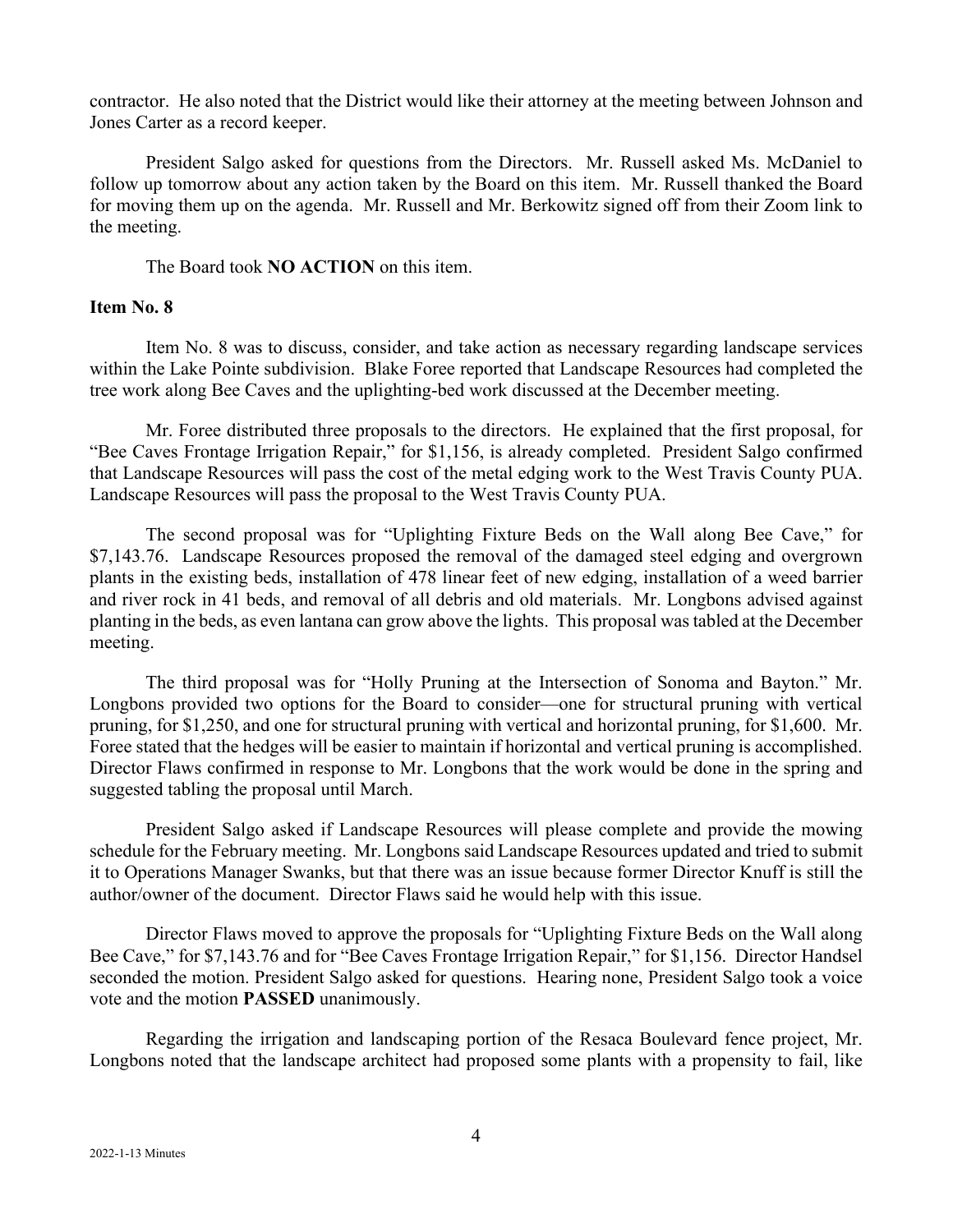Mexican Feathergrass. President Salgo said he would send Mr. Longbons the plans and welcomes his feedback.

The Board took **NO FURTHER ACTION** on this item.

### **Item No. 12**

Item No. 12 was to discuss, consider, and take action as necessary regarding the Preserve. Mr. Norris made a presentation to the Board entitled "Lake Pointe Day Dock and Cluster Dock." He pointed out the location of the current dock, the proposed new dock, and the proposed covered boat slips. The directors discussed the proposed location.

Mr. Norris discussed the history of his plans for the dock. In 2014, when the dock floated away, West Travis Co. MUD 5 paid a company called Moss Monsters to retrieve the dock and repair it. Mr. Norris explained that discussions regarding improving or constructing a dock began in 2017; plans were completed in 2019; Mr. Norris got a 9-1-1 address for the dock in 2020. Currently, he is working on issues regarding electricity at the dock. Austin Energy has inspected the site and made a design plan that they could be implemented in about six months. Mr. Norris described the next steps as securing permits for the swim dock and boat slips, electricity, and ownership of the dock and slips.

Mr. Norris hopes to present at the Pointe HOA meeting on Monday, but he has not asked to be included on the agenda yet.

Mr. Norris took questions. Director Handsel asked what the District's return on the investment would be if it invested in the dock project. Mr. Norris said the dock would cost about \$1 million. President Salgo stated that the District has paid or pledged \$30,000 for permitting already, referencing the April 25, 2021 invoice from Aqua Permits. President Salgo expressed a lack of interest in funding \$45,000, or whatever amount that Mr. Norris is seeking, in excess of what the District has already invested. President Salgo stated that legal counsel may need to analyze the amount the District can legally contribute and the purpose for which the District can legally contribute before making any decisions. Director Handsel suggested that Mr. Norris include information on return on investment and financing in his presentation to the Pointe HOA. The directors thanked Mr. Norris for his presentation.

President Salgo asked for other issues regarding the Preserve. Operations Manager Swanks stated that the benches had been installed. The signs, he reported, have been ordered and Operations Manager Swanks is waiting for them to be sent to him for final approval.

The Board took **NO ACTION** on this item.

#### **Item No. 11**

Item No. 11 was to discuss, consider, and take action as necessary regarding District participation in bringing Texas Gas to neighborhood. At the last meeting, Mr. Husband asked about the District being involved with installation, payment for, contribution to natural gas. Legal provided a memorandum describing that the statutory provisions governing municipal utility districts do not permit the District to contribute to, install, maintain, or pay for natural gas facilities. President Salgo stated that if Mr. Husband asks, the directors can forward him the memorandum.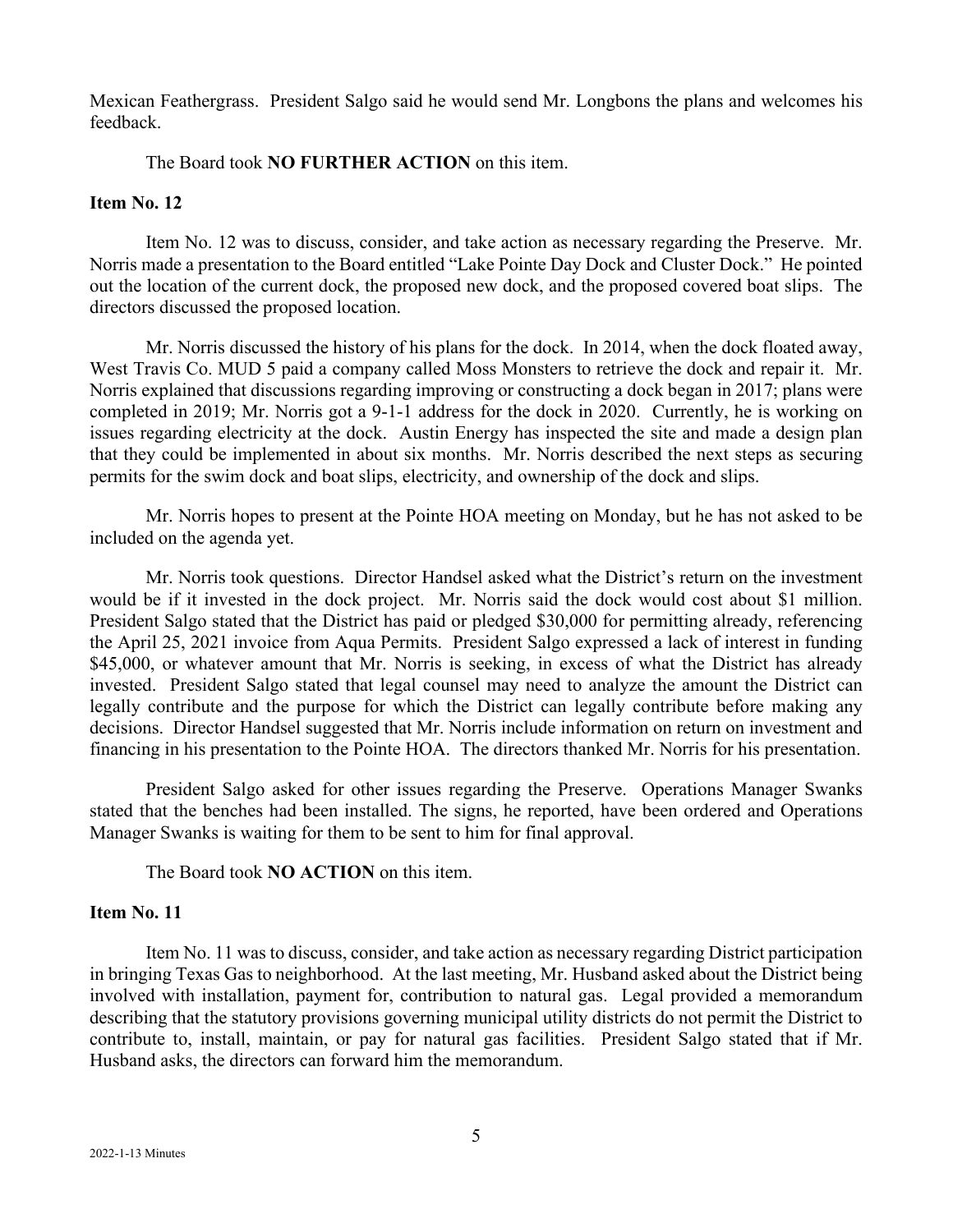#### The Board took **NO ACTION** on this item.

### **Item No. 5**

Item No. 5 was to review and approve minutes of the December 9, 2021 regular meeting. President Salgo suggested revisions to the minutes. Ms. McDaniel said she would make the revisions. Director Flaws made a motion to approve the December 9, 2021 minutes, as amended. President Salgo seconded the motion, and the motion **PASSED** unanimously.

The Board took **NO FURTHER ACTION** on this item.

## **Item No. 6**

Item No. 6 was to discuss, consider, and take action as necessary regarding the District's financial reports and payment of the District's bills and invoices. Director Flaws made a motion to pay the District's bills, including the \$4,750 for Hutchins Engineering Services toward the dock and the \$149.48 for the commemorative gift for former Director Goff. President Salgo seconded the motion.

Director Handsel asked for a spreadsheet showing what amount was authorized for a project and how much had been spent. Operations Manager Swanks said TUMCO would generate this spreadsheet in the future and add it to the monthly Board packet with the bills. President Salgo called for a voice vote and the motion **PASSED** unanimously.

# **Item No. 7**

Item No. 7 was to discuss, consider, and take action as necessary regarding maintenance of the District's facilities, including the ongoing Stormwater Basin Maintenance Project. Operations Manager Swanks reported that DigDug had started work on the pond near the highway and the pond on Napa. Operations Manager Swanks will walk through the sites with Doucette Engineering and DigDug on January 19, 2022.

Operations Manager Swanks reported next that over the weekend there was freezing weather, and a valve seal cracked. The seal has been ordered. Parts and labor together to repair the seal total about \$390.

The Board took **NO ACTION** on this item.

## **Item No. 13**

Item No. 13 was to discuss, consider, and take action as necessary regarding the District's website. President Salgo asked if the District's annual audit report can be added to the website. Director Flaws said that once the audit report has been signed and notarized, it can be sent to Shay to add to the website.

Director Flaws is working with Shay on an idea for a vault on the website to store information without paper. Director Flaws also wants to determine how Tumco and how TCLF can post directly to the website.

The Board took **NO ACTION** on this item.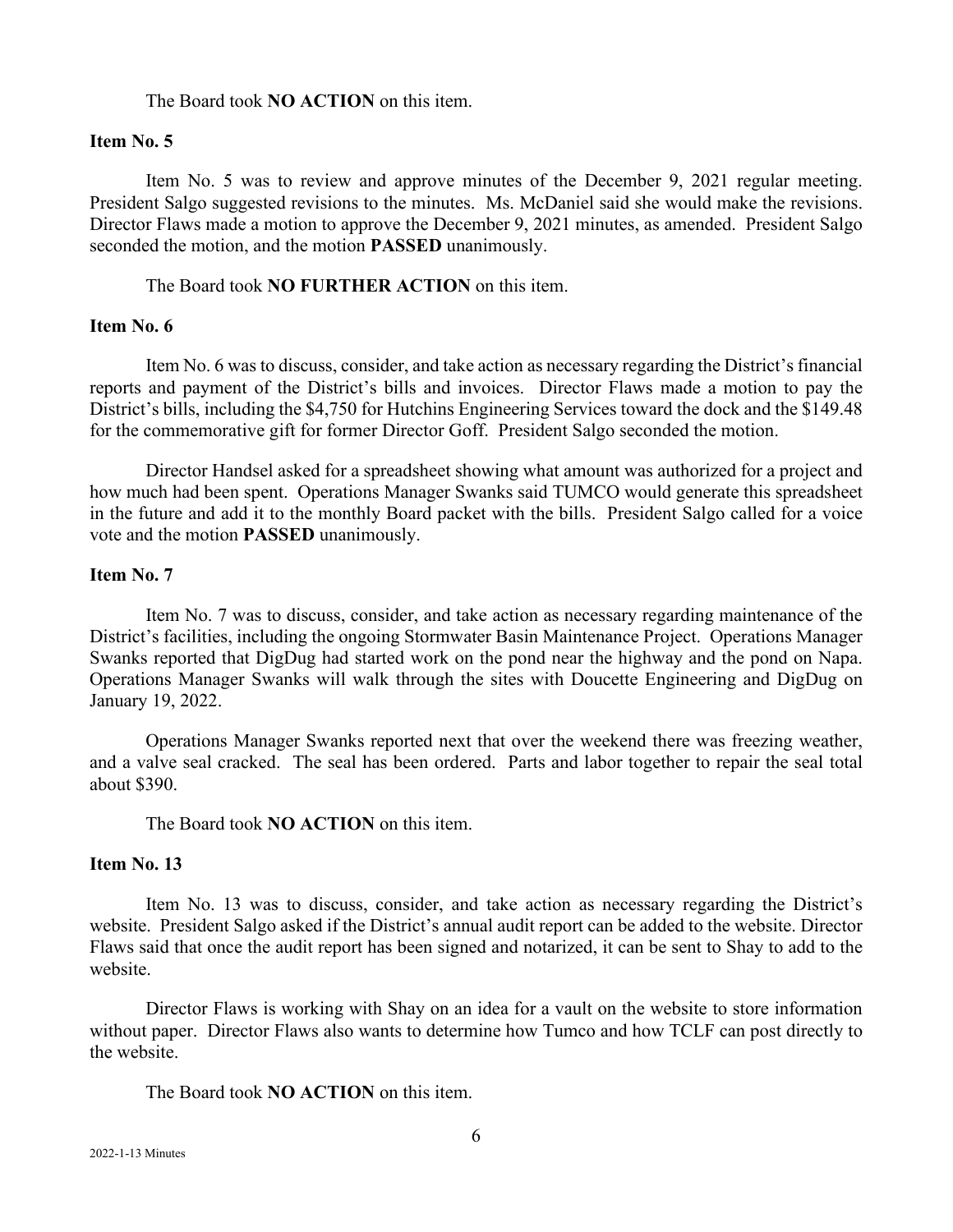### **Item No. 9**

Item No. 9 was to discuss, consider, and take action as necessary regarding the ongoing activities of the West Travis County Public Utility Agency ("PUA").

The Board took **NO ACTION** on this item.

### **Item No. 3**

Item No. 3 was to receive an update from the Lake Pointe Homeowners' Association. No representative of the Pointe HOA attended the meeting.

The Board took **NO ACTION** on this item.

#### **Item No. 15**

Item No. 15 was to review and approve quarterly investment report for  $4<sup>th</sup>$  quarter of previous year. The Board thinks this item was erroneously included in the agenda, as there is no report to review.

The Board took **NO ACTION** on this item.

### **Item No. 16**

Item No. 16 was to discuss, consider, and take action as necessary regarding annual review of the District's investment policy.

The resolution confirming review of the investment policy needs to be revised to reflect the new director and the directors' new offices, so the Board tabled this item for February 2022's meeting.

The Board took **NO ACTION** on this item.

## **Item No. 2**

Item No. 2 was to receive public comment on items not on the Agenda. No public comments were made. The Board took **NO ACTION** on this item.

### **EXECUTIVE SESSION**

The Texas Open Meetings Act, Chapter 551 of the Texas Government Code, authorizes the Board of Directors to convene in close or executive session for certain purposes, including receiving legal advice from the District's attorney (Sec. 551.071); discussing real property matters (Sec. 551.072); discussing gifts and donations (Sec. 551.073); discussing security personnel or devices (Sec. 551.076); and discussing information technology security practices (Sec. 551.089). If the Board of Directors goes into executive session to discuss any item on this agenda, the President Officer will announce that the Board will meet in Executive Session will be held, will note the time, and will identify the item to be discussed and the provision of the Open Meetings Act which authorizes the Executive Session. The District may meet in executive session on any agenda item or any item listed below: